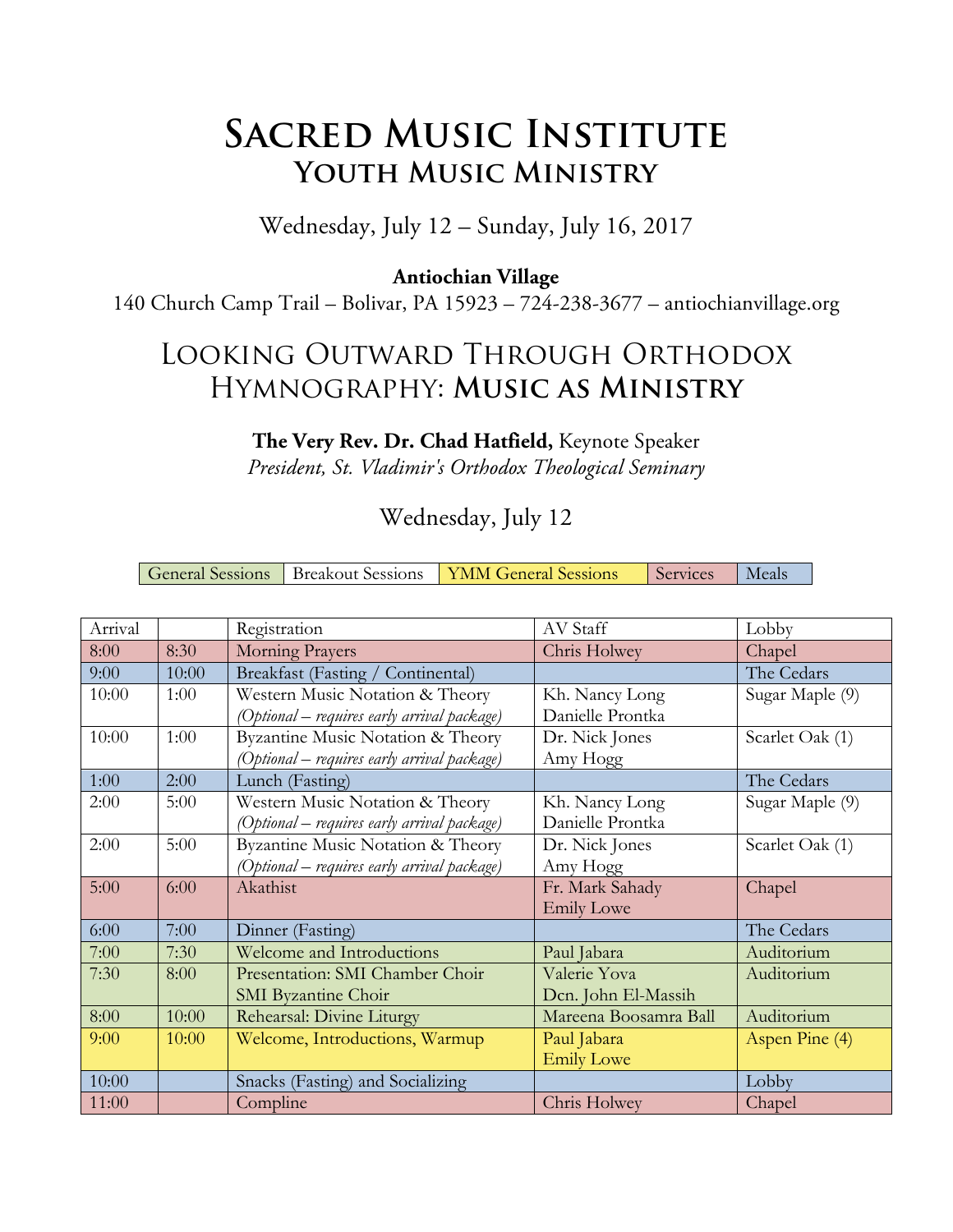| 8:00  | 9:00  | Divine Liturgy                          | Fr. Mark Sahady        | Chapel           |
|-------|-------|-----------------------------------------|------------------------|------------------|
|       |       |                                         | Mareena Boosamra Ball  |                  |
| 9:00  | 10:00 | Breakfast (Full)                        |                        | The Cedars       |
| 10:00 | 11:30 | The Sacraments as Outreach              | Chris Farha            | Norway Pine (6)  |
| 10:00 | 11:30 | Chanting: A Path to Salvation           | Fr. Elias Bitar        | Silver Maple (7) |
| 10:00 | 11:30 | The Living Tradition of Byzantine Chant | <b>Richard Barrett</b> | White Pine $(5)$ |
| 10:00 | 11:30 | Learning to Understand Church Arabic    | Fr. Mark Sahady        | Laurel Oak (3)   |
| 10:00 | 11:30 | Improving Your Vocal Sound              | Valerie Yova           | Sugar Maple (9)  |
| 10:00 | 11:30 | Orthodox Music in the Community         | Fr. John Finley        | Scarlet Oak (1)  |
|       |       |                                         | Mareena Boosamra Ball  |                  |
| 11:30 | 1:00  | Keynote Speaker                         | Fr. Chad Hatfield      | Auditorium       |
| 1:00  | 2:00  | Lunch                                   |                        | The Cedars       |
| 2:00  | 5:00  | Workshop: Chanting with Ison            | Charlie Marge          | Scarlet Oak (1)  |
|       |       |                                         | Richard Barrett        |                  |
| 2:00  | 5:00  | Workshop: Byzantine Tone 5              | Dcn. John El-Massih    | Silver Maple (7) |
|       |       |                                         | Dr. Stephen Esper      |                  |
| 2:00  | 5:00  | Workshop: Directing a Choir             | Paul Jabara            | Sugar Maple (9)  |
|       |       |                                         | Zhanna Lehmann         |                  |
| 2:00  | 5:00  | Workshop: Orthodox Composition          | Nazo Zakkak            | Norway Pine (6)  |
|       |       |                                         | Chris Holwey           |                  |
| 2:00  | 3:30  | Choir Rehearsal                         | Mareena Boosamra Ball  | Aspen Pine (4)   |
| 3:30  | 5:00  | Using our Gifts for God's Glory         | Fr. Chad Hatfield      | Aspen Pine (4)   |
| 5:00  | 6:00  | Vespers                                 | Dr. Nick Jones         | Chapel           |
|       |       |                                         | Fr. Chad Hatfield      |                  |
| 6:00  | 7:00  | Dinner                                  |                        | The Cedars       |
| 7:00  | 8:30  | Rehearsal: Matins                       | Dcn. John El-Massih    | Auditorium       |
|       |       |                                         | Dr. Stephen Esper      |                  |
| 8:30  | 10:00 | A Conductor's Guide to Pacing           | Paul Jabara            | Auditorium       |
|       |       | New Litanies                            | Nazo Zakkak            |                  |
| 8:30  | 10:00 | Choir Rehearsal                         | <b>Charlie Marge</b>   | Aspen Pine (4)   |
| 10:00 |       | Snacks and Socializing                  |                        | Lobby            |
| 11:00 |       | Compline                                | Chris Holwey           | Chapel           |

## Thursday, July 13

General Sessions Breakout Sessions YMM General Sessions Services Meals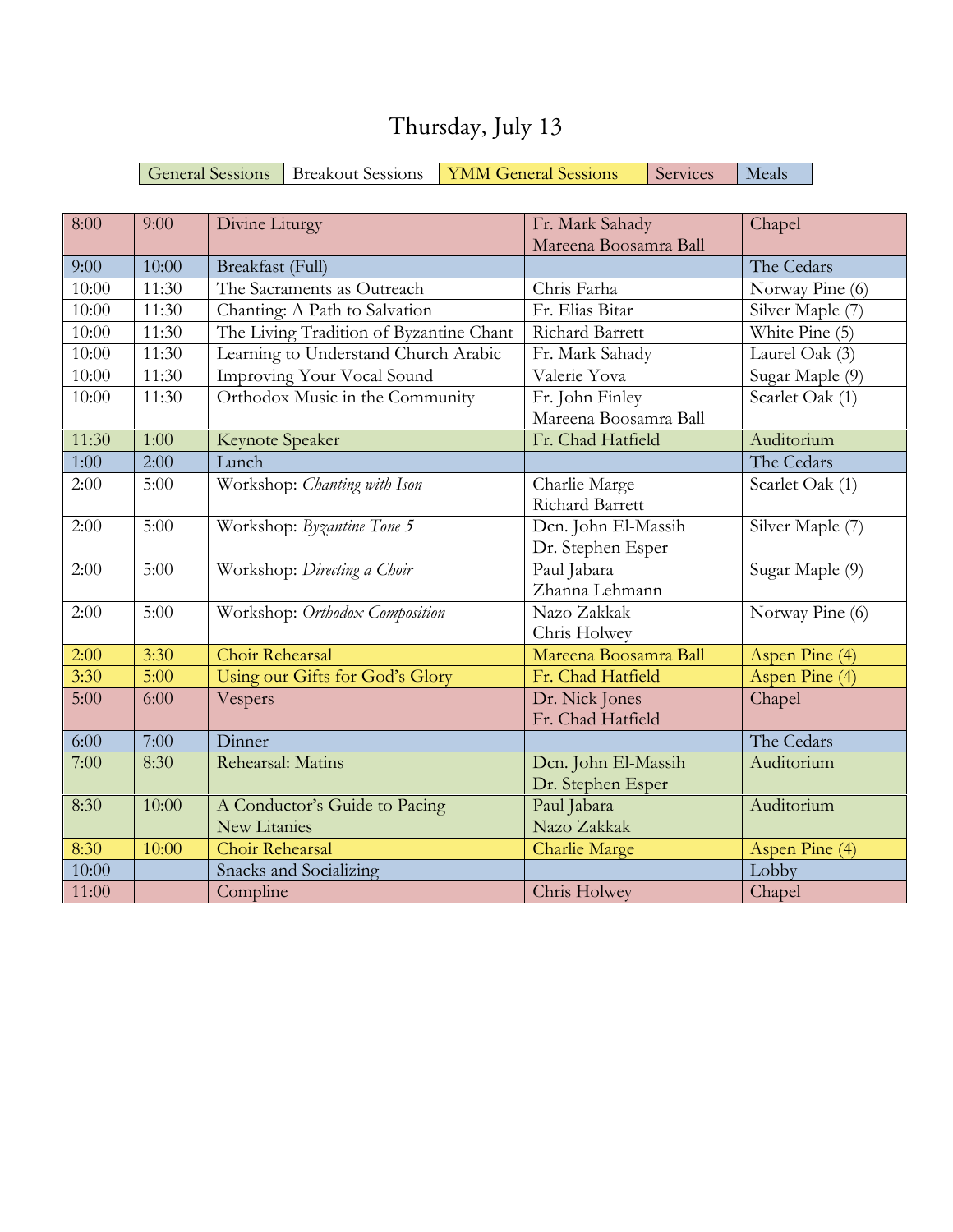| 8:00  | 9:00  | Matins                                  | Fr. Chad Hatfield      | Chapel           |
|-------|-------|-----------------------------------------|------------------------|------------------|
|       |       |                                         | Dcn. John El-Massih    |                  |
|       |       |                                         | Dr. Stephen Esper      |                  |
| 9:00  | 10:00 | Breakfast (Fasting / Continental)       |                        | The Cedars       |
| 10:00 | 11:30 | The Sacraments as Outreach              | Chris Farha            | Norway Pine (6)  |
| 10:00 | 11:30 | Chanting: A Path to Salvation           | Fr. Elias Bitar        | Silver Maple (7) |
| 10:00 | 11:30 | The Living Tradition of Byzantine Chant | Richard Barrett        | White Pine (5)   |
| 10:00 | 11:30 | Learning to Understand Church Arabic    | Fr. Mark Sahady        | Laurel Oak (3)   |
| 10:00 | 11:30 | Improving Your Vocal Sound              | Valerie Yova           | Sugar Maple (9)  |
| 10:00 | 11:30 | Orthodox Music in the Community         | Fr. John Finley        | Scarlet Oak (1)  |
|       |       |                                         | Mareena Boosamra Ball  |                  |
| 11:30 | 1:00  | Keynote Speaker                         | Fr. Chad Hatfield      | Auditorium       |
| 1:00  | 2:00  | Lunch (Fasting)                         |                        | The Cedars       |
| 2:00  | 5:00  | Workshop: Chanting with Ison            | Charlie Marge          | Scarlet Oak (1)  |
|       |       |                                         | <b>Richard Barrett</b> |                  |
| 2:00  | 5:00  | Workshop: Byzantine Tone 5              | Dcn. John El-Massih    | Silver Maple (7) |
|       |       |                                         | Dr. Stephen Esper      |                  |
| 2:00  | 5:00  | Workshop: Directing a Choir             | Paul Jabara            | Sugar Maple (9)  |
|       |       |                                         | Zhanna Lehmann         |                  |
| 2:00  | 5:00  | Workshop: Orthodox Composition          | Nazo Zakkak            | Norway Pine (6)  |
|       |       |                                         | Chris Holwey           |                  |
| 2:00  | 3:30  | Choir Rehearsal                         | Mareena Boosamra Ball  | Aspen Pine (4)   |
| 3:30  | 5:00  | Enrichment                              | Chris Farha            | Aspen Pine (4)   |
| 5:00  | 6:00  | Vespers                                 | Fr. John Finley        | Chapel           |
|       |       |                                         | Mareena Boosamra Ball  |                  |
| 6:00  | 7:00  | Dinner (Fasting)                        |                        | The Cedars       |
| 7:00  | 8:30  | Rehearsal: Divine Liturgy               | <b>TBA</b>             | Auditorium       |
| 8:30  | 10:00 | Stump the Liturgist                     | Dr. Stephen Esper      | Auditorium       |
| 8:30  | 10:00 | Choir Rehearsal                         | Paul Jabara            | Aspen Pine (4)   |
| 10:00 |       | Snacks (Fasting) and Socializing        |                        | Lobby            |
| 11:00 |       | Compline                                | Chris Holwey           | Chapel           |

Friday, July 14

General Sessions Breakout Sessions YMM General Sessions Services Meals